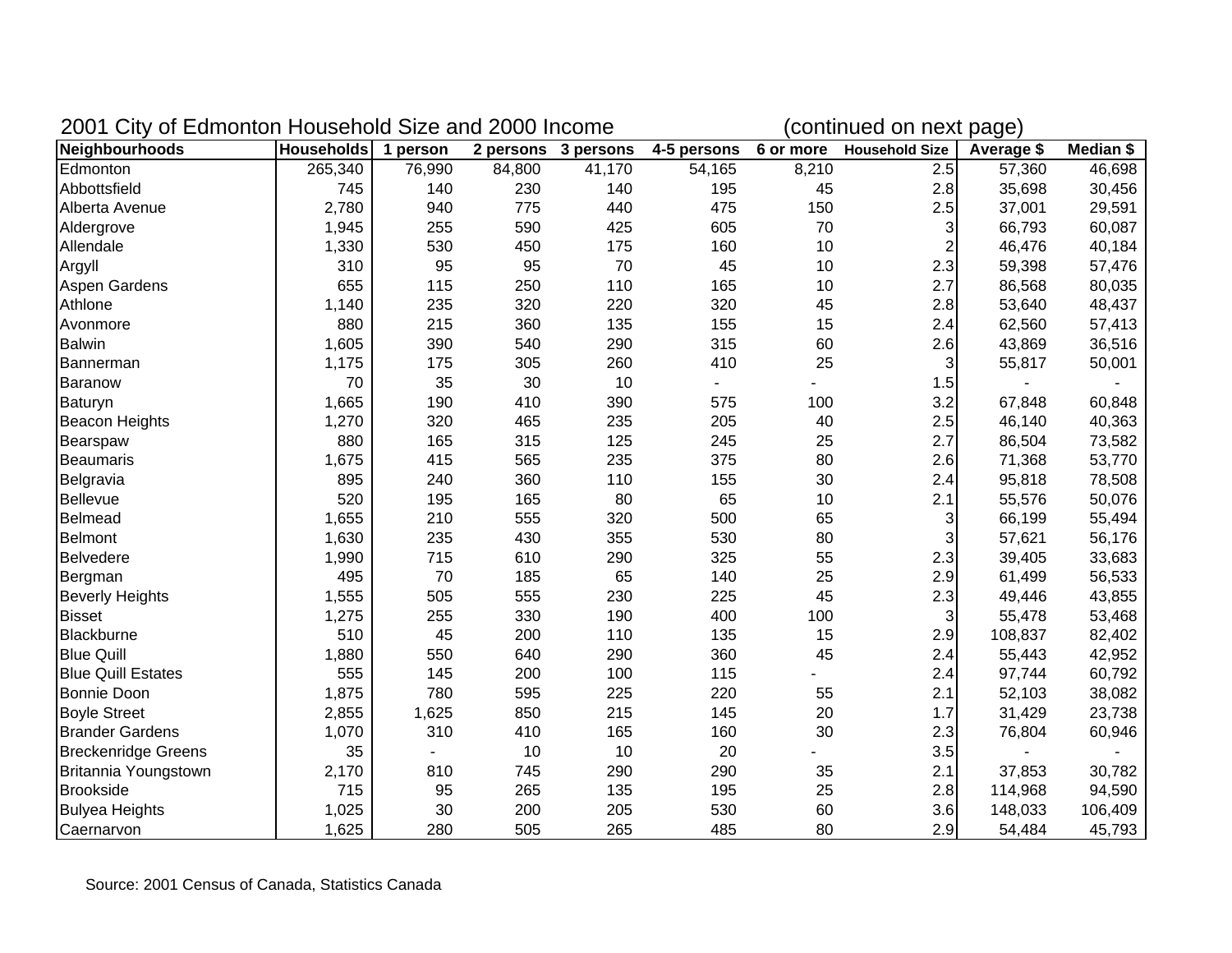| 2001 City of Edmonton Household Size and 2000 Income |                   |          |       |                     | (continued on next page) |           |                       |            |           |
|------------------------------------------------------|-------------------|----------|-------|---------------------|--------------------------|-----------|-----------------------|------------|-----------|
| Neighbourhoods                                       | <b>Households</b> | 1 person |       | 2 persons 3 persons | 4-5 persons              | 6 or more | <b>Household Size</b> | Average \$ | Median \$ |
| Calder                                               | 1,780             | 570      | 560   | 295                 | 310                      | 50        | 2.4                   | 41,615     | 34,200    |
| <b>Callingwood North</b>                             | 995               | 315      | 345   | 160                 | 160                      | 10        | 2.3                   | 44,317     | 41,332    |
| Callingwood South                                    | 2,515             | 1,005    | 930   | 330                 | 235                      | 20        | $\overline{2}$        | 39,395     | 33,217    |
| Canon Ridge                                          | 225               | 20       | 95    | 40                  | 60                       | 10        | 2.9                   | 52,527     | 45,666    |
| Canora                                               | 1,470             | 610      | 465   | 175                 | 185                      | 35        | 2.1                   | 33,501     | 26,871    |
| Canossa                                              | 310               | 15       | 80    | 70                  | 130                      | 15        | 3.3                   | 81,757     | 73,533    |
| Capilano                                             | 1,070             | 160      | 440   | 190                 | 275                      | 10        | 2.6                   | 77,718     | 69,897    |
| Carlisle                                             | 1,340             | 195      | 395   | 280                 | 405                      | 65        | 3                     | 54,729     | 48,673    |
| <b>Carter Crest</b>                                  | 775               | 115      | 220   | 160                 | 245                      | 40        | 3                     | 96,134     | 92,058    |
| Casselman                                            | 1,280             | 260      | 345   | 305                 | 305                      | 60        | 2.8                   | 55,263     | 48,961    |
| Central McDougall                                    | 2,615             | 1,410    | 735   | 275                 | 160                      | 35        | 1.8                   | 26,302     | 21,323    |
| <b>CFB Griesbach</b>                                 | 560               | 55       | 165   | 130                 | 190                      | 15        | 3                     | 58,239     | 57,156    |
| <b>Clareview Business Park</b>                       | 135               | 50       | 50    | 30                  | 15                       |           | $\overline{2}$        | 49,382     | 46,305    |
| <b>Clareview Campus</b>                              | 185               | 95       | 65    | 10                  | 15                       |           | 1.8                   | 39,196     | 34,641    |
| Cloverdale                                           | 240               | 70       | 85    | 55                  | 25                       |           | 2.2                   | 85,933     | 69,239    |
| <b>Crawford Plains</b>                               | 1,465             | 145      | 330   | 300                 | 570                      | 120       | 3.4                   | 68,684     | 65,457    |
| Crestwood                                            | 965               | 225      | 315   | 180                 | 215                      | 35        | 2.6                   | 109,376    | 67,832    |
| Cromdale                                             | 1,090             | 565      | 325   | 120                 | 80                       | 10        | 1.8                   | 32,105     | 24,760    |
| Cumberland                                           | 710               | 50       | 230   | 160                 | 220                      | 40        | 3.1                   | 73,076     | 69,965    |
| Daly Grove                                           | 1,230             | 150      | 290   | 240                 | 445                      | 110       | 3.3                   | 60,186     | 59,271    |
| Dechene                                              | 560               | 35       | 125   | 100                 | 285                      | 10        | 3.3                   | 94,824     | 82,950    |
| Delton                                               | 845               | 270      | 235   | 115                 | 180                      | 45        | 2.6                   | 49,205     | 42,831    |
| Delwood                                              | 1,365             | 255      | 545   | 235                 | 290                      | 40        | 2.6                   | 54,213     | 46,993    |
| Donsdale                                             | 65                | 10       | 10    | 10                  | 25                       |           | 3.4                   |            |           |
| Dovercourt                                           | 840               | 155      | 340   | 150                 | 185                      | 20        | 2.6                   | 59,747     | 60,631    |
| Downtown                                             | 4,140             | 2,635    | 1,265 | 190                 | 45                       |           | 1.4                   | 36,097     | 30,187    |
| Duggan                                               | 2,045             | 480      | 725   | 360                 | 440                      | 45        | 2.5                   | 60,246     | 51,511    |
| <b>Dunluce</b>                                       | 2,445             | 405      | 735   | 480                 | 715                      | 115       | 2.9                   | 56,474     | 52,326    |
| Eastwood                                             | 1,915             | 680      | 630   | 290                 | 240                      | 80        | 2.3                   | 35,949     | 30,065    |
| Eaux Claires - Belle Rive                            | 1,115             | 100      | 255   | 245                 | 435                      | 85        | 3.3                   | 72,790     | 65,720    |
| Ekota                                                | 925               | 140      | 215   | 215                 | 290                      | 60        | 3.1                   | 66,297     | 58,014    |
| Elmwood                                              | 990               | 170      | 340   | 195                 | 235                      | 55        | 2.8                   | 57,812     | 54,999    |
| <b>Elmwood Park</b>                                  | 590               | 190      | 205   | 90                  | 85                       | 20        | 2.3                   | 36,558     | 30,833    |
| Elsinore                                             | 510               | 40       | 165   | 90                  | 200                      | 25        | 3.2                   | 74,533     | 79,941    |
| <b>Empire Park</b>                                   | 2,190             | 785      | 755   | 325                 | 290                      | 30        | 2.2                   | 42,238     | 37,228    |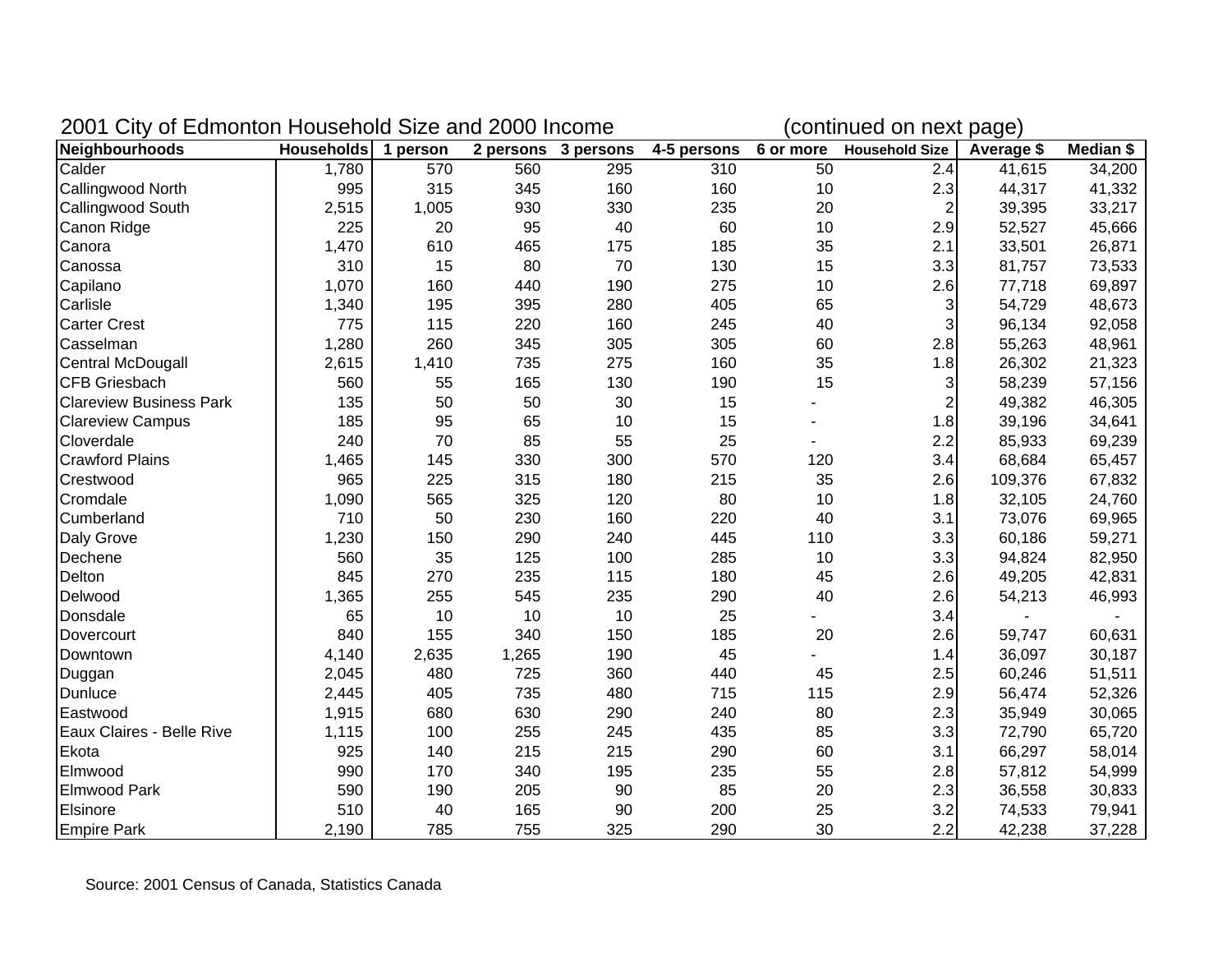| 2001 City of Edmonton Household Size and 2000 Income |                   |          |       |                     | (continued on next page) |                 |                       |            |           |
|------------------------------------------------------|-------------------|----------|-------|---------------------|--------------------------|-----------------|-----------------------|------------|-----------|
| Neighbourhoods                                       | <b>Households</b> | 1 person |       | 2 persons 3 persons | 4-5 persons              | 6 or more       | <b>Household Size</b> | Average \$ | Median \$ |
| Ermineskin                                           | 2,020             | 710      | 745   | 300                 | 230                      | $\overline{35}$ | 2.1                   | 47,470     | 41,112    |
| Evansdale                                            | 2,090             | 390      | 655   | 420                 | 500                      | 125             | 2.9                   | 49,639     | 43,566    |
| Evergreen                                            | 550               | 125      | 235   | 105                 | 85                       |                 | 2.3                   | 48,765     | 39,157    |
| <b>Falconer Heights</b>                              | 570               | 90       | 200   | 100                 | 150                      | 25              | 2.8                   | 95,914     | 86,595    |
| <b>Forest Heights</b>                                | 1,865             | 660      | 695   | 240                 | 245                      | 30              | 2.1                   | 53,954     | 44,743    |
| Fraser                                               | 1,080             | 205      | 300   | 180                 | 340                      | 55              | 2.9                   | 54,958     | 50,088    |
| <b>Fulton Place</b>                                  | 885               | 225      | 365   | 105                 | 175                      | 20              | 2.4                   | 66,044     | 59,473    |
| Gariepy                                              | 750               | 105      | 240   | 125                 | 260                      | 20              | 3                     | 96,548     | 76,303    |
| Garneau                                              | 4,365             | 2,430    | 1,425 | 315                 | 180                      |                 | 1.6                   | 42,635     | 30,014    |
| Glastonbury                                          | 195               | 25       | 95    | 40                  | 40                       |                 | 2.6                   | 66,877     | 56,271    |
| Glengarry                                            | 1,280             | 360      | 455   | 205                 | 205                      | 55              | 2.4                   | 47,352     | 43,165    |
| Glenora                                              | 1,500             | 475      | 520   | 190                 | 275                      | 35              | 2.4                   | 95,028     | 78,906    |
| Glenwood                                             | 1,940             | 685      | 600   | 315                 | 295                      | 45              | 2.3                   | 39,479     | 29,717    |
| Gold Bar                                             | 1,140             | 230      | 475   | 205                 | 195                      | 35              | 2.5                   | 61,202     | 52,762    |
| <b>Grandview Heights</b>                             | 335               | 45       | 120   | 65                  | 105                      |                 | 2.9                   | 134,233    | 109,509   |
| Greenfield                                           | 1,405             | 195      | 555   | 245                 | 385                      | 25              | 2.8                   | 79,490     | 71,563    |
| Greenview                                            | 1,040             | 130      | 270   | 215                 | 365                      | 60              | 3.1                   | 74,893     | 65,955    |
| Grovenor                                             | 955               | 220      | 350   | 195                 | 165                      | 25              | 2.5                   | 54,738     | 45,949    |
| Haddow                                               | 305               | 20       | 110   | 50                  | 110                      | 15              | 3.1                   | 108,302    | 100,056   |
| Hairsine                                             | 990               | 185      | 295   | 185                 | 290                      | 35              | 2.8                   | 53,075     | 52,901    |
| Hazeldean                                            | 1,300             | 330      | 505   | 220                 | 215                      | 20              | 2.4                   | 52,494     | 48,254    |
| <b>Henderson Estates</b>                             | 530               | 10       | 150   | 75                  | 260                      | 35              | 3.5                   | 156,010    | 121,530   |
| <b>High Park</b>                                     | 615               | 115      | 225   | 125                 | 115                      | 35              | 2.7                   | 54,109     | 46,666    |
| <b>High Park Industrial</b>                          | 80                | 35       | 35    |                     | 15                       |                 | 1.9                   |            |           |
| Highlands                                            | 1,230             | 360      | 470   | 190                 | 195                      | 10              | 2.3                   | 60,190     | 51,831    |
| <b>Hillview</b>                                      | 1,385             | 225      | 425   | 265                 | 415                      | 60              | 2.9                   | 62,939     | 53,836    |
| <b>Hollick Kenyon</b>                                | 580               | 40       | 165   | 125                 | 210                      | 35              | 3.3                   | 86,344     | 78,287    |
| Holyrood                                             | 1,405             | 410      | 490   | 235                 | 250                      | 20              | 2.3                   | 57,759     | 50,440    |
| Homesteader                                          | 1,355             | 210      | 410   | 300                 | 365                      | 65              | 2.9                   | 50,531     | 44,539    |
| Idylwylde                                            | 930               | 415      | 315   | 105                 | 90                       |                 | 1.9                   | 45,619     | 37,411    |
| Inglewood                                            | 3,665             | 1,900    | 1,115 | 345                 | 285                      | 20              | 1.8                   | 36,733     | 28,321    |
| Jackson Heights                                      | 1,230             | 110      | 275   | 250                 | 490                      | 105             | 3.4                   | 76,265     | 74,618    |
| Jamieson Place                                       | 1,110             | 100      | 285   | 220                 | 475                      | 35              | 3.2                   | 73,913     | 69,954    |
| Jasper Park                                          | 825               | 280      | 270   | 130                 | 120                      | 25              | 2.3                   | 40,931     | 35,263    |
| Kameyosek                                            | 875               | 120      | 230   | 190                 | 280                      | 60              | 3.1                   | 50,267     | 42,959    |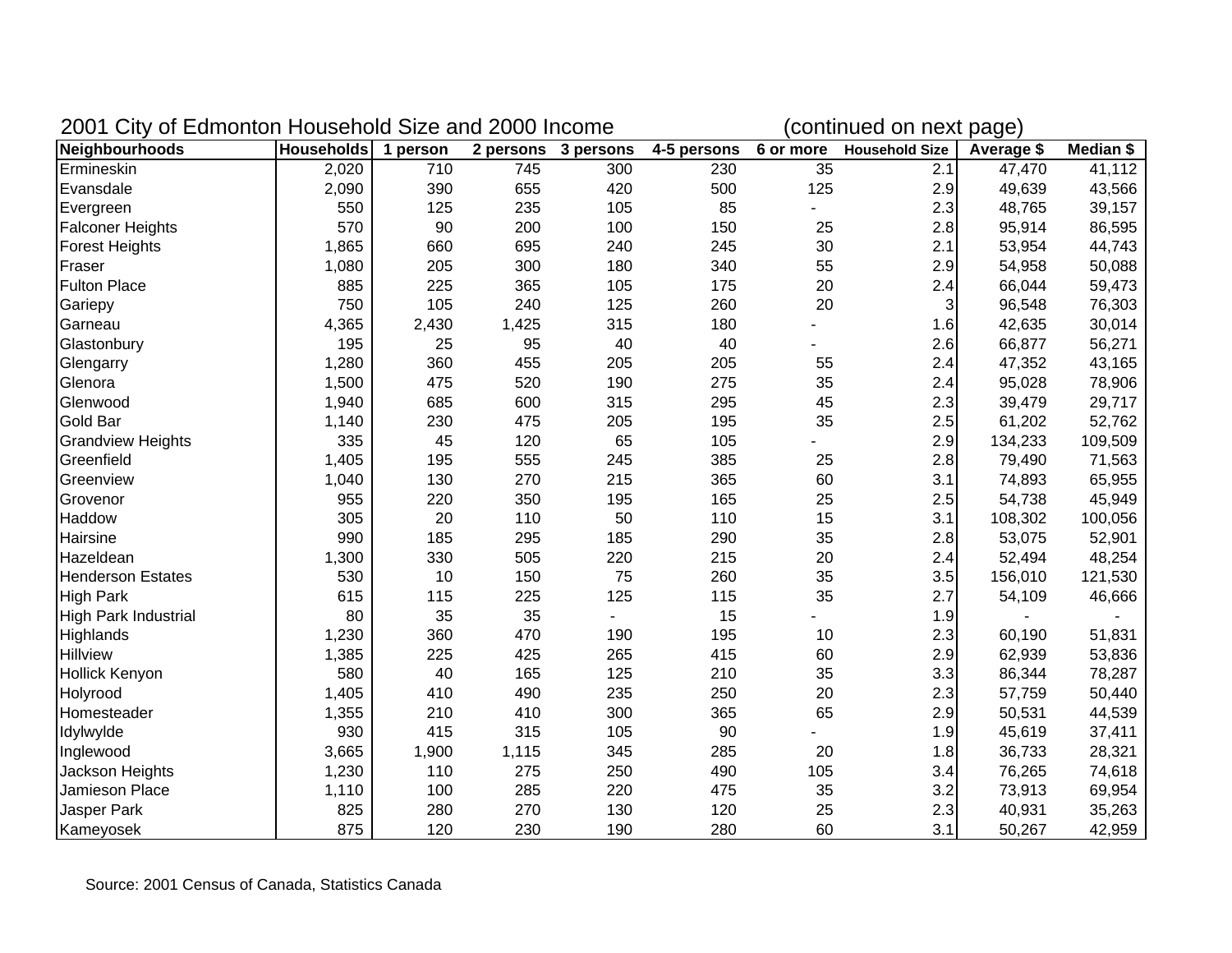| 2001 City of Edmonton Household Size and 2000 Income |                   |          |     |                     | (continued on next page) |           |                       |            |           |
|------------------------------------------------------|-------------------|----------|-----|---------------------|--------------------------|-----------|-----------------------|------------|-----------|
| Neighbourhoods                                       | <b>Households</b> | 1 person |     | 2 persons 3 persons | 4-5 persons              | 6 or more | <b>Household Size</b> | Average \$ | Median \$ |
| Keheewin                                             | 1,135             | 290      | 340 | 155                 | 310                      | 45        | 2.7                   | 62,890     | 56,164    |
| Kenilworth                                           | 1,075             | 220      | 450 | 175                 | 210                      | 20        | 2.5                   | 60,499     | 53,442    |
| Kensington                                           | 1,665             | 580      | 560 | 290                 | 175                      | 70        | 2.2                   | 45,362     | 38,179    |
| Kernohan                                             | 1,180             | 165      | 345 | 240                 | 390                      | 40        | $\overline{3}$        | 61,483     | 56,490    |
| Kildare                                              | 1,145             | 345      | 405 | 170                 | 190                      | 35        | 2.4                   | 48,908     | 41,443    |
| Kilkenny                                             | 2,135             | 320      | 695 | 420                 | 585                      | 110       | 2.9                   | 55,073     | 47,873    |
| Killarney                                            | 1,745             | 515      | 570 | 265                 | 340                      | 55        | 2.4                   | 43,421     | 36,559    |
| King Edward Park                                     | 2,035             | 720      | 740 | 290                 | 260                      | 25        | 2.1                   | 46,452     | 41,337    |
| Kiniski Gardens                                      | 2,170             | 200      | 525 | 420                 | 835                      | 185       | 3.4                   | 66,680     | 60,574    |
| <b>Kirkness</b>                                      | 1,045             | 185      | 305 | 235                 | 255                      | 65        | 2.9                   | 51,047     | 48,961    |
| Klarvatten                                           | 490               | 25       | 120 | 100                 | 220                      | 30        | 3.5                   | 81,125     | 79,503    |
| La Perle                                             | 1,930             | 395      | 525 | 365                 | 575                      | 65        | 2.8                   | 57,481     | 49,338    |
| Lago Lindo                                           | 1,395             | 105      | 340 | 310                 | 565                      | 80        | 3.3                   | 72,043     | 65,394    |
| Lansdowne                                            | 535               | 175      | 160 | 75                  | 120                      |           | 2.3                   | 86,862     | 60,011    |
| Larkspur                                             | 1,150             | 75       | 285 | 205                 | 530                      | 60        | 3.4                   | 83,439     | 78,296    |
| Lauderdale                                           | 1,160             | 345      | 355 | 190                 | 230                      | 40        | 2.5                   | 43,900     | 40,331    |
| Laurier Heights                                      | 890               | 165      | 310 | 150                 | 250                      | 20        | 2.7                   | 92,594     | 80,640    |
| Lee Ridge                                            | 1,050             | 205      | 335 | 205                 | 275                      | 25        | 2.7                   | 55,672     | 46,556    |
| Lendrum Place                                        | 730               | 165      | 290 | 140                 | 135                      |           | 2.4                   | 75,370     | 63,277    |
| Lorelei                                              | 1,540             | 195      | 405 | 320                 | 505                      | 110       | 3.1                   | 60,578     | 54,174    |
| Lymburn                                              | 2,175             | 305      | 575 | 460                 | 750                      | 85        | $\overline{3}$        | 64,663     | 59,831    |
| Lynnwood                                             | 1,380             | 415      | 505 | 220                 | 215                      | 20        | 2.3                   | 52,373     | 45,727    |
| <b>Malmo Plains</b>                                  | 1,155             | 160      | 445 | 265                 | 255                      | 35        | 2.7                   | 55,916     | 49,088    |
| Maple Ridge                                          | 700               | 180      | 275 | 110                 | 110                      | 20        | 2.4                   | 46,381     | 41,482    |
| <b>Matt Berry</b>                                    | 880               | 65       | 175 | 175                 | 410                      | 55        | 3.5                   | 81,900     | 77,373    |
| Mayfield                                             | 875               | 210      | 325 | 160                 | 155                      | 20        | 2.4                   | 51,096     | 44,866    |
| Mayliewan - Ozerna                                   | 1,615             | 145      | 370 | 315                 | 670                      | 115       | 3.4                   | 76,484     | 68,483    |
| <b>McCauley</b>                                      | 1,885             | 1,075    | 360 | 165                 | 205                      | 70        | 1.9                   | 27,511     | 20,699    |
| McKernan                                             | 1,035             | 340      | 330 | 160                 | 190                      | 15        | 2.3                   | 58,525     | 49,547    |
| Mcleod                                               | 920               | 115      | 335 | 155                 | 295                      | 30        | 2.9                   | 66,482     | 60,209    |
| McQueen                                              | 800               | 320      | 235 | 100                 | 115                      | 25        | 2.2                   | 44,111     | 34,532    |
| Meadowlark Park                                      | 1,015             | 240      | 375 | 150                 | 225                      | 25        | 2.5                   | 59,976     | 55,328    |
| <b>Meadows Area</b>                                  | 40                | 10       | 20  |                     |                          | 10        | 2.8                   |            |           |
| Menisa                                               | 915               | 85       | 260 | 155                 | 360                      | 50        | 3.3                   | 67,759     | 66,771    |
| Meyokumin                                            | 1,030             | 95       | 280 | 225                 | 375                      | 55        | 3.3                   | 61,353     | 58,933    |

Source: 2001 Census of Canada, Statistics Canada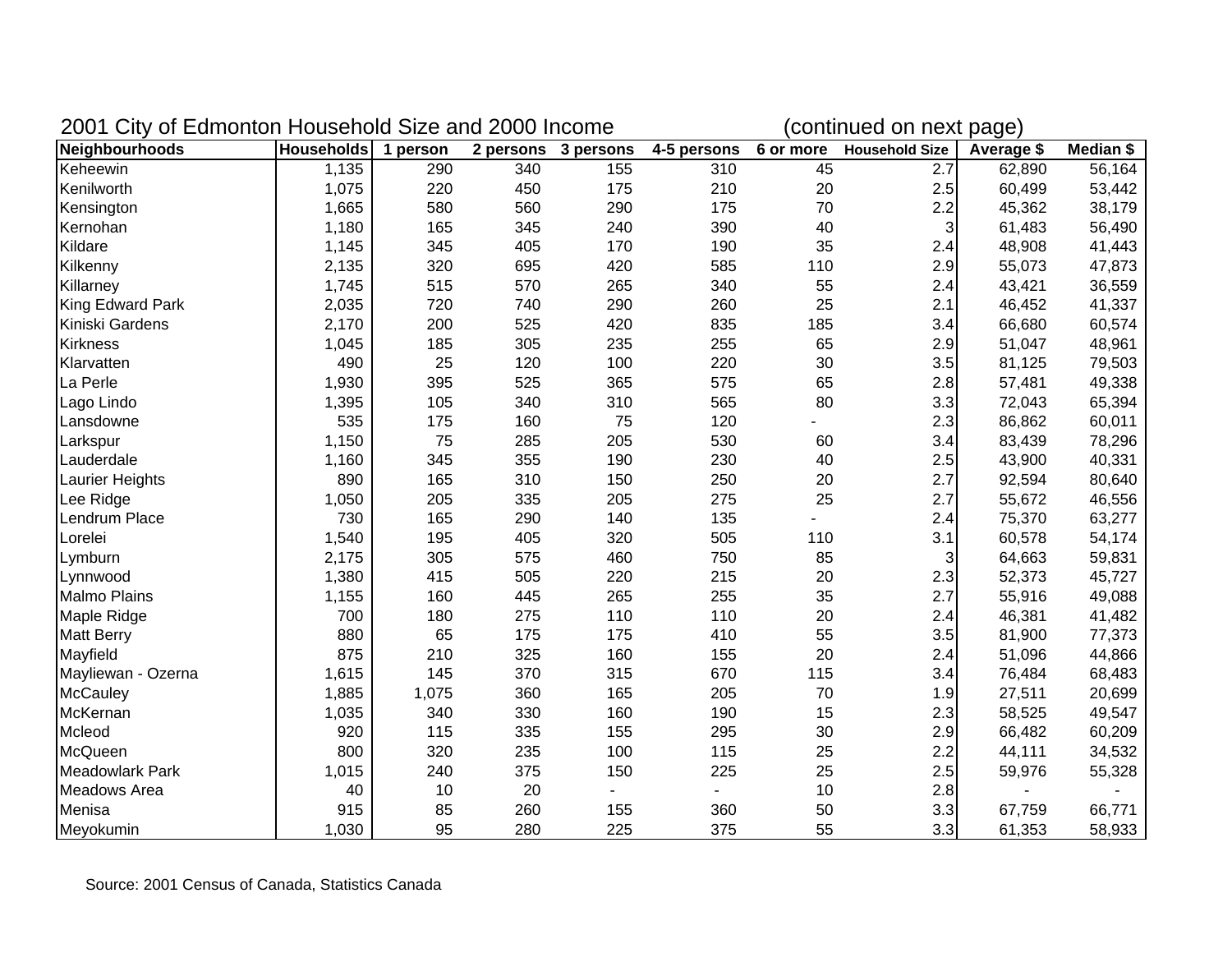| 2001 City of Edmonton Household Size and 2000 Income |                     |       |       |                     | (continued on next page) |     |                          |            |           |
|------------------------------------------------------|---------------------|-------|-------|---------------------|--------------------------|-----|--------------------------|------------|-----------|
| Neighbourhoods                                       | Households 1 person |       |       | 2 persons 3 persons | 4-5 persons              |     | 6 or more Household Size | Average \$ | Median \$ |
| Meyonohk                                             | 1,105               | 190   | 295   | 205                 | 365                      | 50  | $\overline{3}$           | 54,434     | 49,570    |
| <b>Michaels Park</b>                                 | 815                 | 115   | 250   | 185                 | 240                      | 25  | 2.9                      | 58,523     | 48,703    |
| <b>Miller</b>                                        | 215                 | 40    | 85    | 35                  | 40                       | 10  | 2.7                      | 64,748     | 59,625    |
| Millwoods Town Centre                                | 240                 | 110   | 110   | 10                  |                          |     | 1.7                      | 44,588     | 34,270    |
| Minchau                                              | 1,115               | 145   | 265   | 210                 | 410                      | 85  | 3.2                      | 59,880     | 56,546    |
| Montrose                                             | 1,365               | 480   | 405   | 190                 | 255                      | 35  | 2.3                      | 41,619     | 35,132    |
| Newton                                               | 1,200               | 240   | 460   | 220                 | 260                      | 25  | 2.6                      | 51,852     | 45,748    |
| North Glenora                                        | 835                 | 245   | 305   | 150                 | 120                      | 20  | 2.3                      | 59,299     | 49,451    |
| Northmount                                           | 1,170               | 215   | 395   | 215                 | 285                      | 65  | 2.8                      | 58,261     | 51,029    |
| Ogilvie Ridge                                        | 495                 | 75    | 185   | 55                  | 150                      | 25  | 2.9                      | 151,288    | 109,831   |
| Oleskiw                                              | 955                 | 75    | 275   | 160                 | 385                      | 60  | 3.3                      | 142,486    | 111,861   |
| Oliver                                               | 10,570              | 6,680 | 3,285 | 460                 | 145                      |     | 1.4                      | 42,061     | 32,389    |
| Ormsby Place                                         | 1,815               | 215   | 535   | 410                 | 590                      | 70  | $\overline{3}$           | 72,253     | 61,179    |
| Ottewell                                             | 2,480               | 600   | 1,020 | 370                 | 435                      | 55  | 2.4                      | 58,509     | 53,586    |
| Overlanders                                          | 1,240               | 370   | 370   | 195                 | 280                      | 25  | 2.5                      | 47,439     | 43,465    |
| Oxford                                               | 545                 | 50    | 135   | 85                  | 230                      | 40  | 3.4                      | 71,828     | 69,260    |
| Parkallen                                            | 985                 | 330   | 345   | 145                 | 150                      | 15  | 2.2                      | 60,391     | 50,120    |
| Parkdale                                             | 1,305               | 420   | 380   | 205                 | 245                      | 55  | 2.5                      | 36,807     | 31,373    |
| Parkview                                             | 1,285               | 265   | 540   | 145                 | 310                      | 30  | 2.6                      | 88,219     | 72,729    |
| Patricia Heights                                     | 710                 | 145   | 305   | 105                 | 140                      | 15  | 2.5                      | 69,302     | 59,112    |
| Pembina                                              | 60                  |       | 15    | 10                  | 35                       |     | 3.3                      |            |           |
| Place La Rue                                         | 75                  | 20    | 35    | 20                  | 10                       |     | 2.4                      |            |           |
| Pleasantview                                         | 1,775               | 740   | 495   | 265                 | 260                      |     | 2.1                      | 48,565     | 39,161    |
| <b>Pollard Meadows</b>                               | 1,570               | 295   | 395   | 280                 | 460                      | 135 | 3.1                      | 55,839     | 49,945    |
| <b>Potter Greens</b>                                 | 715                 | 75    | 310   | 125                 | 190                      | 20  | 2.8                      | 92,132     | 82,429    |
| <b>Prince Charles</b>                                | 555                 | 170   | 170   | 90                  | 100                      | 20  | 2.5                      | 50,411     | 44,413    |
| <b>Prince Rupert</b>                                 | 585                 | 215   | 225   | 75                  | 50                       | 20  | 2.1                      | 48,007     | 40,116    |
| Queen Alexandra                                      | 2,660               | 1,530 | 780   | 195                 | 140                      | 10  | 1.6                      | 38,285     | 31,806    |
| Queen Mary Park                                      | 3,600               | 1,790 | 1,185 | 360                 | 215                      | 40  | 1.8                      | 32,597     | 26,991    |
| <b>Quesnell Heights</b>                              | 120                 |       | 40    | 30                  | 35                       | 10  | 3.2                      | 216,773    | 191,976   |
| <b>Ramsay Heights</b>                                | 1,330               | 345   | 415   | 165                 | 370                      | 30  | 2.6                      | 89,130     | 71,732    |
| Rhatigan Ridge                                       | 1,210               | 85    | 380   | 215                 | 455                      | 80  | 3.2                      | 156,073    | 108,376   |
| Richfield                                            | 1,155               | 170   | 345   | 245                 | 320                      | 80  | $\overline{3}$           | 49,028     | 45,650    |
| <b>Rideau Park</b>                                   | 655                 | 235   | 255   | 75                  | 75                       | 15  | 2.1                      | 57,822     | 41,668    |
| <b>Rio Terrace</b>                                   | 505                 | 75    | 195   | 90                  | 120                      | 20  | 2.7                      | 83,636     | 75,495    |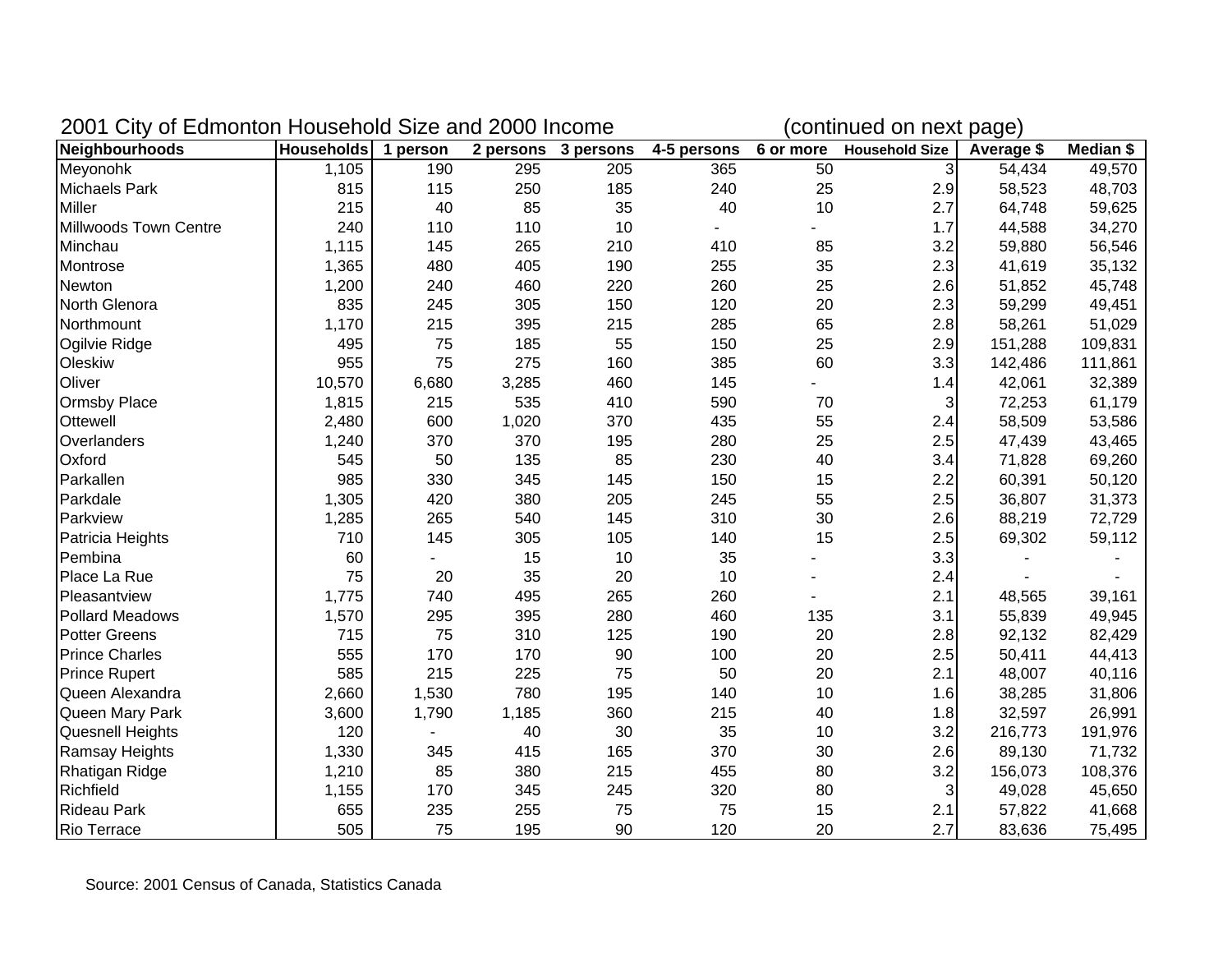| 2001 City of Edmonton Household Size and 2000 Income |                   |          |       |                     | (continued on next page) |           |                       |            |           |
|------------------------------------------------------|-------------------|----------|-------|---------------------|--------------------------|-----------|-----------------------|------------|-----------|
| Neighbourhoods                                       | <b>Households</b> | 1 person |       | 2 persons 3 persons | 4-5 persons              | 6 or more | <b>Household Size</b> | Average \$ | Median \$ |
| Ritchie                                              | 1,960             | 820      | 690   | 255                 | 185                      | 10        | 1.9                   | 46,639     | 40,306    |
| Riverdale                                            | 665               | 225      | 225   | 115                 | 90                       | 10        | 2.2                   | 49,204     | 41,798    |
| Rossdale                                             | 450               | 210      | 170   | 30                  | 50                       |           | 1.8                   | 82,656     | 64,133    |
| Rosslyn                                              | 1,120             | 330      | 420   | 100                 | 245                      | 25        | 2.4                   | 54,591     | 46,144    |
| <b>Royal Gardens</b>                                 | 1,390             | 355      | 490   | 240                 | 275                      | 35        | 2.5                   | 51,770     | 45,663    |
| <b>Rundle Heights</b>                                | 1,310             | 270      | 425   | 260                 | 280                      | 75        | 2.7                   | 44,571     | 40,250    |
| Rural NE - Horse Hill                                | 115               |          | 55    | 35                  | 10                       |           | 2.5                   | 49,013     | 42,650    |
| Rural NE- North Sturgeon                             | 100               | 25       | 25    | 25                  | 30                       | 10        | 2.7                   | 61,423     | 56,894    |
| Rural NE - South Sturgeon                            | 90                | 20       | 15    |                     | 30                       | 20        | 3.4                   | 86,457     | 75,355    |
| <b>Rural South East</b>                              | 115               | 10       | 35    | 20                  | 50                       |           | 3                     | 70,827     | 59,895    |
| <b>Rural South West</b>                              | 250               | 35       | 95    | 35                  | 70                       | 20        | 2.9                   | 102,460    | 90,678    |
| <b>Rural West</b>                                    | 195               | 20       | 55    | 15                  | 100                      |           | 3.2                   | 104,800    | 99,921    |
| Rural West Big Lake                                  | 115               | 25       | 25    | 25                  | 35                       | 10        | 3                     | 51,925     | 39,297    |
| Sakaw                                                | 1,385             | 160      | 335   | 270                 | 495                      | 130       | 3.3                   | 62,727     | 56,036    |
| Satoo                                                | 1,235             | 125      | 380   | 275                 | 390                      | 70        | 3.1                   | 66,273     | 60,465    |
| Sherbrooke                                           | 1,020             | 245      | 365   | 175                 | 205                      | 30        | 2.5                   | 50,824     | 51,201    |
| Sherwood                                             | 615               | 210      | 215   | 80                  | 90                       | 20        | 2.3                   | 42,571     | 39,217    |
| <b>Sifton Park</b>                                   | 850               | 190      | 250   | 165                 | 215                      | 30        | 2.7                   | 48,250     | 39,803    |
| Skyrattler                                           | 1,125             | 475      | 390   | 130                 | 125                      |           | 1.9                   | 50,818     | 40,981    |
| Spruce Avenue                                        | 750               | 215      | 245   | 150                 | 125                      | 10        | 2.4                   | 41,978     | 40,343    |
| Steinhauer                                           | 795               | 80       | 280   | 190                 | 210                      | 35        | 2.9                   | 74,778     | 65,966    |
| Strathcona                                           | 5,150             | 2,730    | 1,700 | 400                 | 300                      | 10        | 1.7                   | 50,848     | 35,830    |
| Strathearn                                           | 1,480             | 785      | 415   | 150                 | 120                      |           | 1.8                   | 47,227     | 32,432    |
| Summerlea                                            | 680               | 205      | 210   | 90                  | 150                      | 30        | 2.5                   | 57,975     | 51,084    |
| <b>Sweet Grass</b>                                   | 1,030             | 205      | 320   | 220                 | 260                      | 20        | 2.7                   | 68,858     | 59,608    |
| Tawa                                                 | 635               | 220      | 200   | 105                 | 80                       | 25        | 2.3                   | 48,920     | 45,060    |
| <b>Terra Losa</b>                                    | 925               | 440      | 375   | 80                  | 35                       |           | 1.7                   | 54,373     | 42,983    |
| <b>Terrace Heights</b>                               | 1,050             | 390      | 395   | 150                 | 90                       | 25        | 2.1                   | 46,434     | 39,450    |
| <b>Terwillegar Towne</b>                             | 370               | 70       | 145   | 85                  | 75                       |           | 2.5                   | 87,622     | 83,285    |
| Thorncliffe                                          | 1,305             | 240      | 415   | 280                 | 315                      | 55        | 2.8                   | 53,520     | 48,838    |
| Tipaskan                                             | 1,055             | 205      | 285   | 220                 | 310                      | 40        | 2.9                   | 51,334     | 43,745    |
| <b>Tweddle Place</b>                                 | 1,115             | 175      | 345   | 195                 | 335                      | 70        | 3                     | 55,488     | 52,348    |
| <b>Twin Brooks</b>                                   | 2,075             | 215      | 650   | 405                 | 720                      | 85        | 3                     | 95,814     | 86,076    |
| Virginia Park                                        | 415               | 210      | 125   | 55                  | 25                       |           | 1.8                   | 44,625     | 30,796    |
| <b>Wedgewood Heights</b>                             | 470               | 15       | 105   | 75                  | 240                      | 25        | 3.6                   | 126,691    | 104,122   |